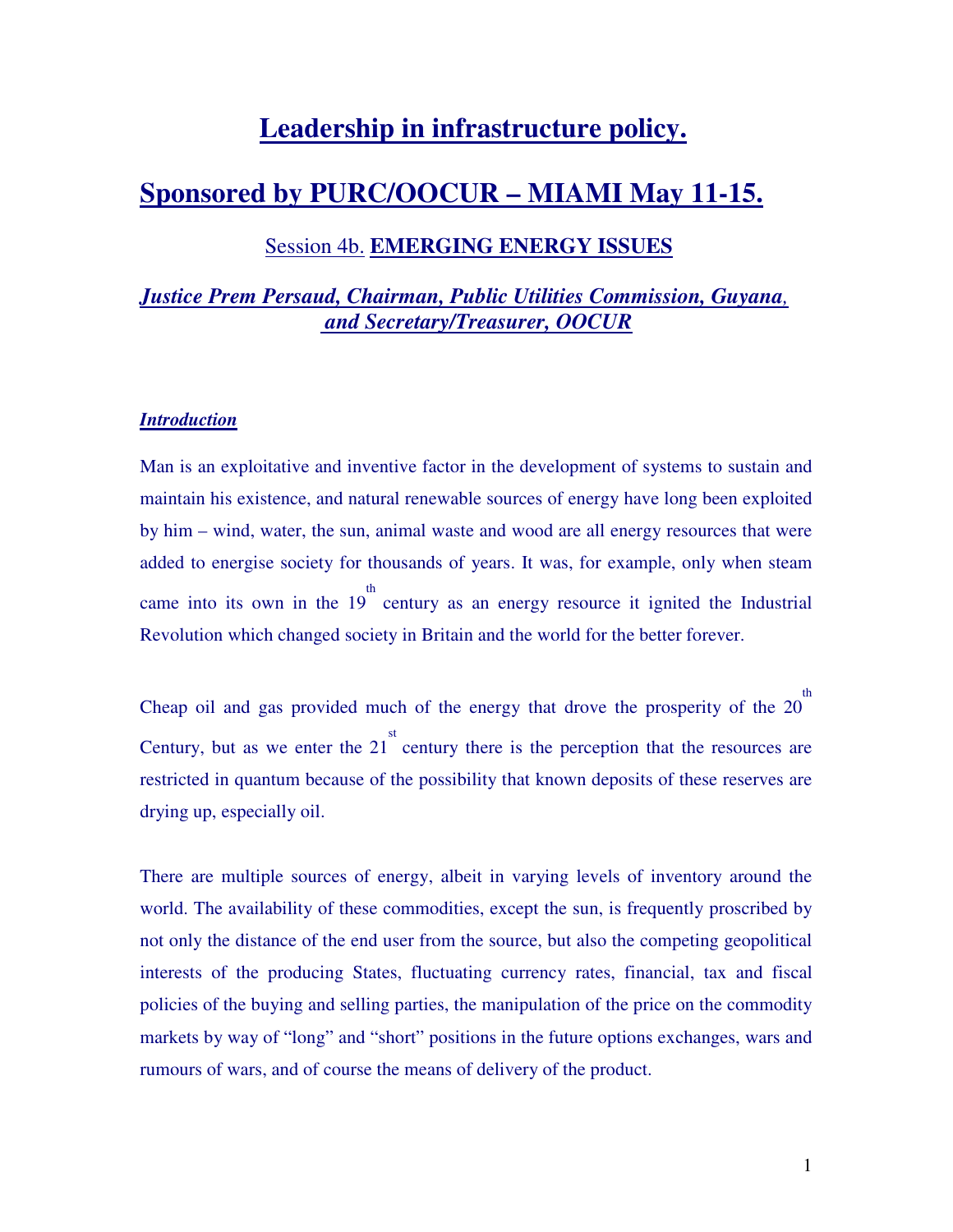The International Energy Agency (IEA) published its findings in November 1998 that growth in oil output could not be expected to continue beyond year 2010. But little or nothing has been done to deal with this problem. On the contrary, however, during the past ten (10) years oil consumption increased by about nine (9) million barrels per day. The United States of America, which possesses only about four (4) per cent of the world's population, consumes nearly twenty five (25) percent of the world's oil, and imports more than half of its needs.

The Saudi Petroleum and Mineral Resources Minister, ALI NAIMI, speaking at the World Petroleum Congress in Johannesburg on September 27, 2005, expressed the view that Africa's dynamic oil industry will play a critical role in enabling the continent to realize its economic potential while at the same time helping to meet the world's growing energy needs. He felt that prices are under pressure because the petroleum industry's infrastructure is stretched thin.

Minister Naimi has debunked the theory that "the end of the age of oil is at hand". He explained that there is no shortage of petroleum resources left to be developed and produced. The resource base is more than sufficient to meet projected demand, he posited. There is the **availability**, but the problem is the **deliverability**. He describes "deliverability" as a measure of their capacity as an industry to develop, produce, transport, refine and deliver to end consumers the energy they require in their lives. The petroleum industry, he emphasizes, faces infrastructure constraints and bottlenecks that are causing market volatility and restricting its ability to bring oil from the ground to the consumer. Among the contributing factors to the deliverability difficulties are increasing regulatory complexity and inadequate return on investment caused by a prolonged period of low oil prices and low product refining margins from the mid-1980s to the late 1990's.

#### *HIGH COST OF FUEL*

The impact of the spiraling cost of fossil fuels on the world's economies continues to be a major source of concern. Third world countries are even more vulnerable to the effects of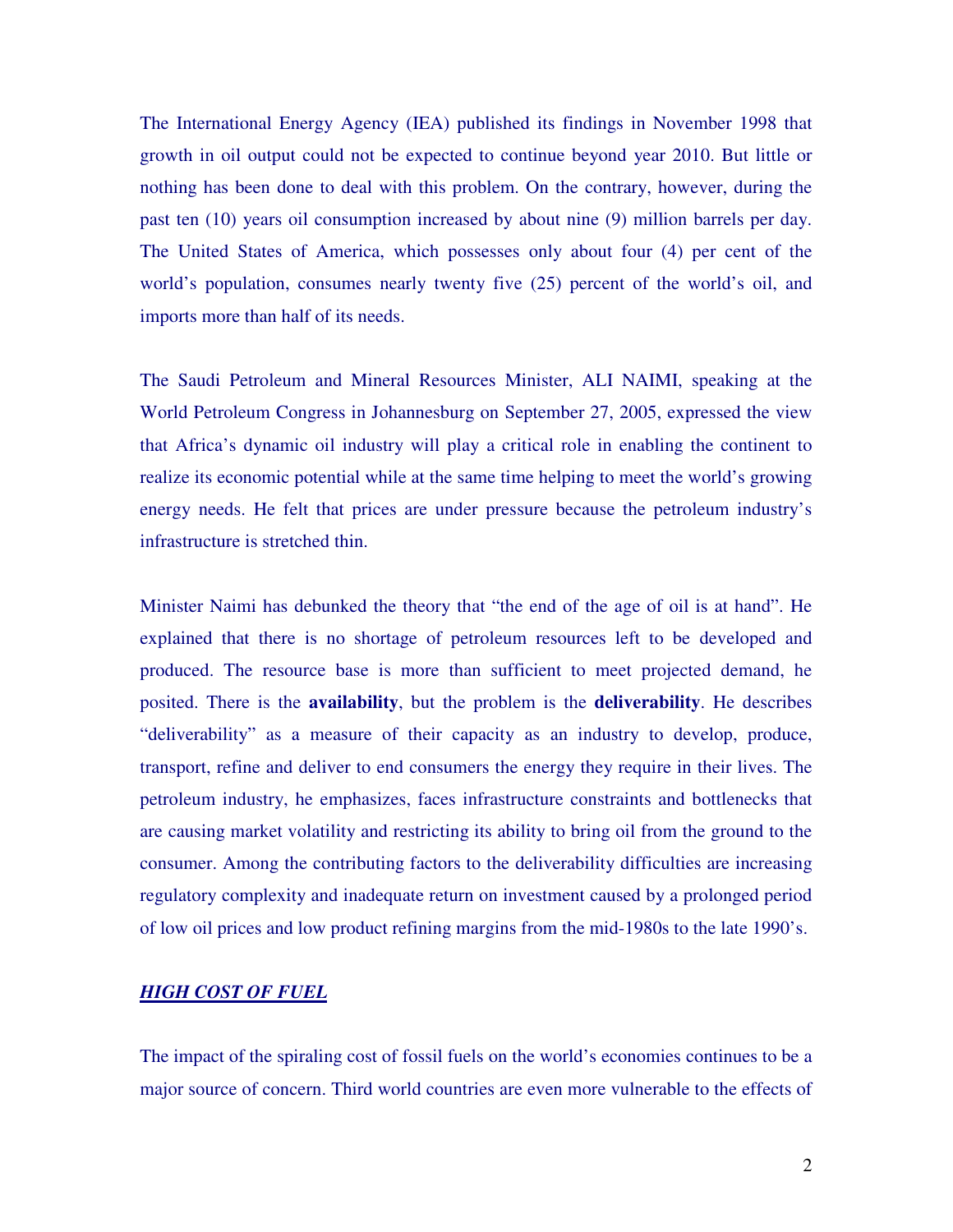high fuel prices and in the Caribbean where power generation from fossil fuel is widespread, price increases are viewed with justified trepidation. The dependence on foreign sources poses strategic risks for any country's economy.

With developed countries now accelerating their use of renewable energy resources to reduce their dependency on imported fossil fuels, the Caribbean, which has found economic integration so elusive to date, needs to deal with this challenge collectively. Our efforts to date through CARIBBEAN RENEWABLE ENERGY DEVELOPMENT PROJECT (CREDP) have not moved us much closer to a regional approach to renewable energy resource development, something that the Caribbean Community (Caricom) seems not to have recognized thus far.

CREDP is an initiative of the Caricom Secretariat geared at "promoting the transformation of renewable energy markets in the Caribbean area". There seems, however, to be a divide between "policy" and "implementation". Caricom is brilliant at the formation of policy but apparently there is a schism when it comes to the formulation itself, and getting things done as outlined therein.

We in the Caribbean are highly dependent on imported petroleum as our main source of energy, and are exploring alternatives to fossil fuel as the cost of oil skyrocket, with concomitant harsh social implications on our several economies.

In early September 2006, in oil-rich Trinidad, a conference was held to focus on ways to mitigate high energy costs. Four years ago the Caribbean region consumed approximately 2.4 quadrillion BTU of total energy of which petroleum accounted for 93%. The natural consequence of this is that our Caribbean countries are highly vulnerable to current fluctuating market prices. In Aruba, for instance, the high fuel price is affecting the country's tourism industry. DOMINICA is complaining bitterly of the effects on the poor and the unemployed as a result of the escalation of the price of oil. There, the Minister of Energy is apprehensive that there will be riots and demonstration in the streets.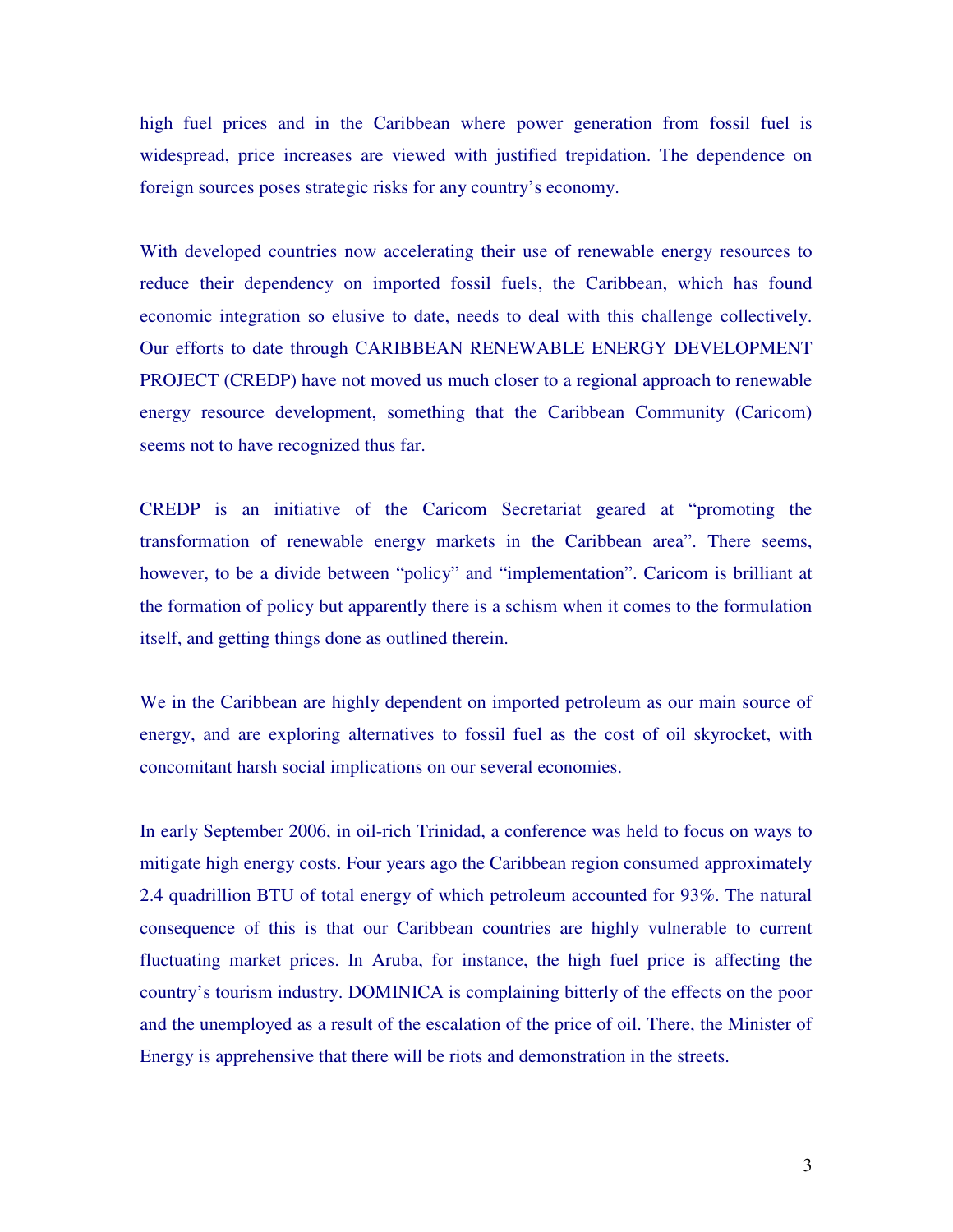A regrettable consequence of the stranglehold on the economy by the high price of fuel is migration and brain drain since employment cannot be guaranteed and industries do not flourish. And one of the inevitable results is that those who cannot do better, because citizens have to live as best as they can, they would resort to drug trafficking. And this, of course, has consequences not only for individual countries but major cities where a ready market could be found for the produce.

The TRINIDAD Energy Minister said that the Caribbean countries were exploring twenty-six (26) renewable energy projects comprising 9 (nine) wind energy, 4 (four) solar energy, 3 (three) hydropower, 5 (five) geothermal energy and 5 (five) solid biomass.

In the Caribbean we are subject to exogenous economic shocks, and there are already tensions in the economies. Answers must be found.

With the tremendous expansion of the economies of China and India which depend on and consume great amounts of fossil fuel, there will almost certainly come a time, if it is not yet on us, when we may not be able to buy because of the prohibitive cost. Caribbean countries are pursuing several renewable energy projects including wind-power, solar energy, hydropower, geo-thermal energy and solid biomass. But, then again, there are challenges by the almost prohibitive financing costs.

Further, Trinidad's proposal to run natural gas pipelines on the floor of the Atlantic Ocean to major users of natural gas for the generation of electricity represents a paradigm shift in the way energy is produced, distributed and consumed.<sup>1</sup> Guyana proposes a refinement of this policy. Electricity can be generated from fossil fuels, hydro, wind, solar, biomass, tidal energy, waste and any other form of available energy. Energy may be transported in the form of electricity on an electric submarine transport cable, instead of a pipeline. $^{2}$ 

 1 Guyana's Renewable Energy Policy, Guyana Energy Agency, March, 2007. p.10

 $<sup>2</sup>$  Ibid.</sup>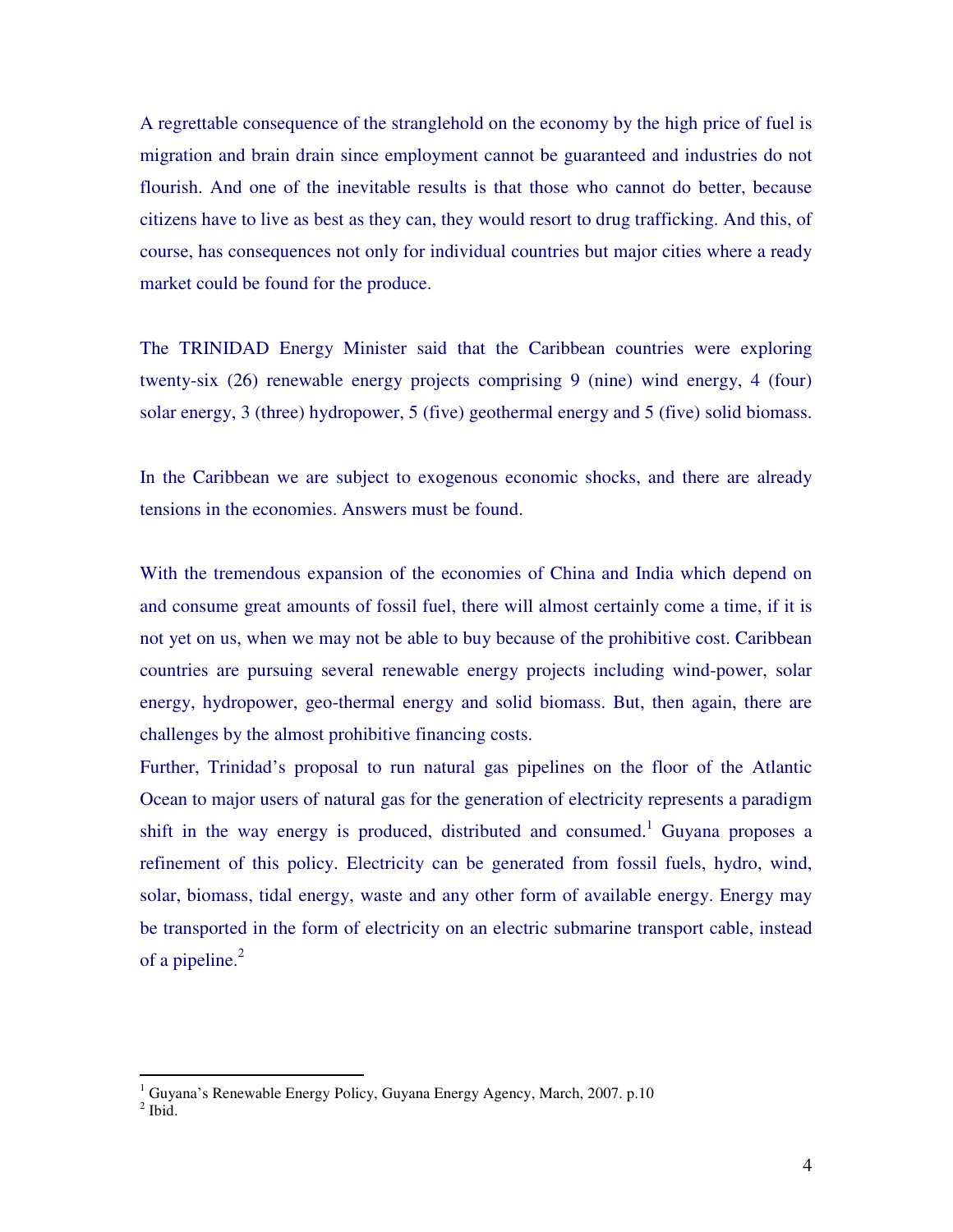The IDB has been working with the Brazilian Government on a strategic plan to develop a world-class bio-fuels innovation and production hub in Brazil, and to promote the marketing of new technologies in the Global Market. Brazil is a world leader in the production of ETHANOL and hopes to expand this in other forms of bio-energy.

Interestingly also, we find that the 750-student Green Mountain College in Poultney, Vermont, USA plans to cut its greenhouse gas emissions by joining Central Vermont Public Service's Cow Power Programme, which harvests waste from local farms. In a statement issued by the college it said that the initiative helps the college to do its part to address global warming by reducing its carbon emissions by approximately 3500 metric tons per year. This is equivalent to removing 758 passenger vehicles from use for one year. The programme capitalizes on a common by-product from one of the state's top industries – with a typical Vermont dairy cow producing around 13 gallons of manure daily. Those who are interested in statistics, Vermont boasts the highest cow-to-people ratio in the USA, with 300,000 cattle and just over 600,000 people.

We shall not lose sight of the fact that nuclear energy is generated by the USA and many other countries. The cost, we have been advised, is substantially lower than fossil fuel and is a clean system which may cause less pollution.

#### **GLOBAL WARMING**

 Climate change is a growing threat to international security and the world economy. It poses a huge challenge and the developed rich nations need to lead the way to solve it since they bear a large responsibility for the present level of greenhouse gas emissions. When the United States of America withdrew from the 163 nations KYOTO PROTOCOL for curtailing global warming the excuse was that it would hurt the US economy at the expanse of China and India

KYOTO obliges 35 rich nations to cut emissions of green-house gases – which come mainly from burning fossil fuels by some five percent from the l990 levels by 2012.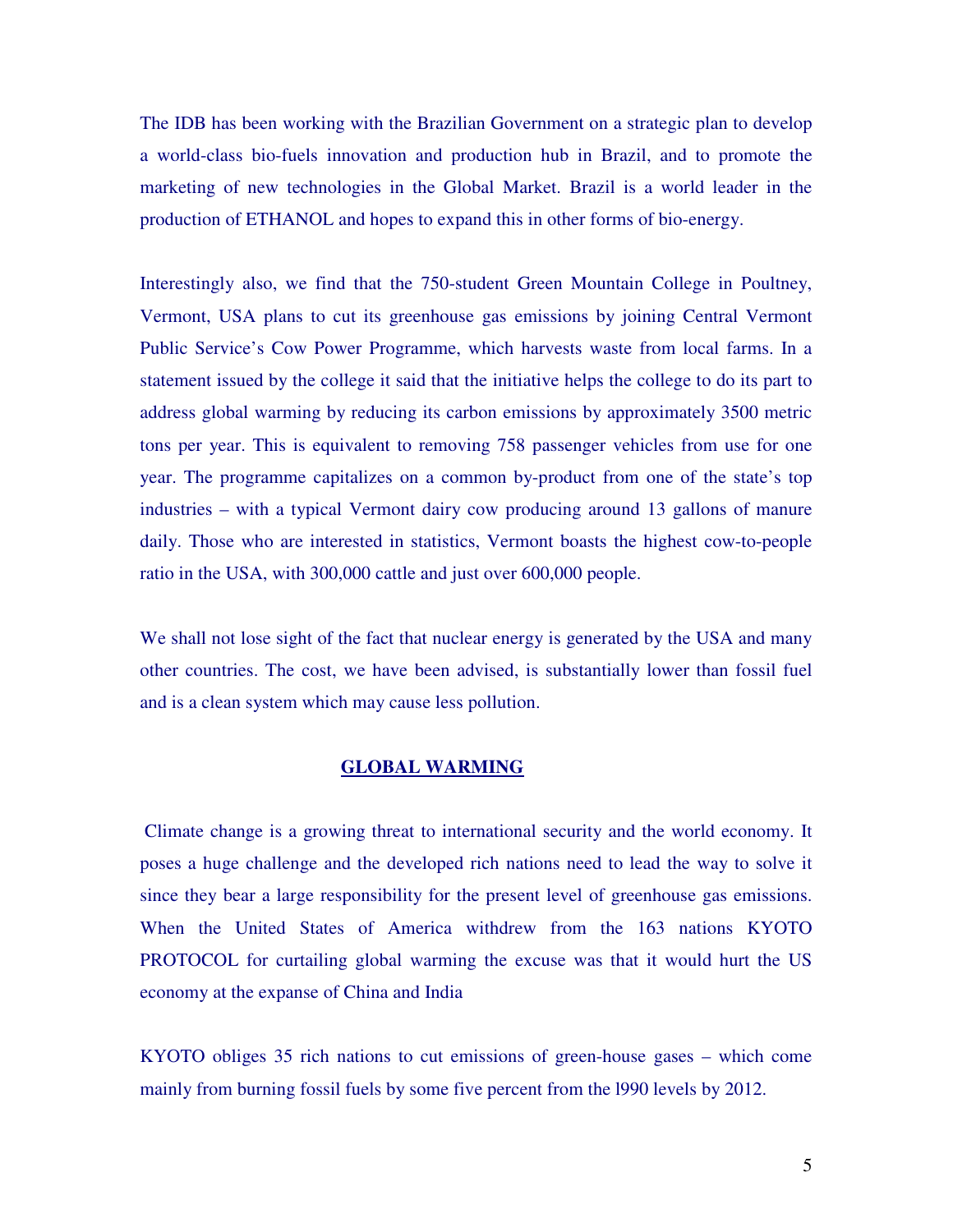One of the great American Presidents, President William (Bill) Clinton, has

set up a CLIMATE GLOBAL INITIATIVE, and at a summit run by him in September, 2006, he introduced British Billionaire, Richard Bronson, who has committed himself to spending all the profits from his airline and rail businesses – estimated at US\$3 Billion over the next ten years in combating Global warming. Bronson is the Chairman of a Company – the Virgin Group – and said the money will be spent on renewable energy initiatives within his company and in investments in Bio-Fuel research, development, production and distribution, as well as projects to tackle emissions contributing to Global warming. He said, "We have to wean ourselves off our dependence on coal and fossil fuels. Our generation has the knowledge, it has the financial resources and as importantly, it has the will power to do so". President Clinton has commended Bronson and offered that "Richard's commitment is ground-breaking not only because of the price-tag – which is phenomenal – but also because of the statement that he is making – clean energy is good for the world, and it is good for business".

There is much talk about greenhouse gases and I am sure you all know that emission of greenhouse gases comes mainly from the burning of fossil fuels in power plants, factories and motor vehicles. Guyana, incidentally is a signatory to the United Nations Framework Convention on Climate Change (UNFCCC) whose overall objective is targeted at reducing the production of greenhouse gases.

The Chief British Government economist, NICHOLAS STERN, on the cost of climate change has written that ignoring climate change could lead to economic upheaval on the scale of the l930s Depression. Underlying the need for urgent action to combat global warming, he said the world does not have to choose between tackling climate change and economic growth, contradicting US President George Bush who pulled out of the Kyoto Protocol against global warming in part because he said it would cost jobs. "The evidence gathered by the review leads to a simple conclusion: the benefits of strong, early action considerably outweighs the costs", "our activities over the coming few decades could create risks of major disruption to economic and social activities later in this century and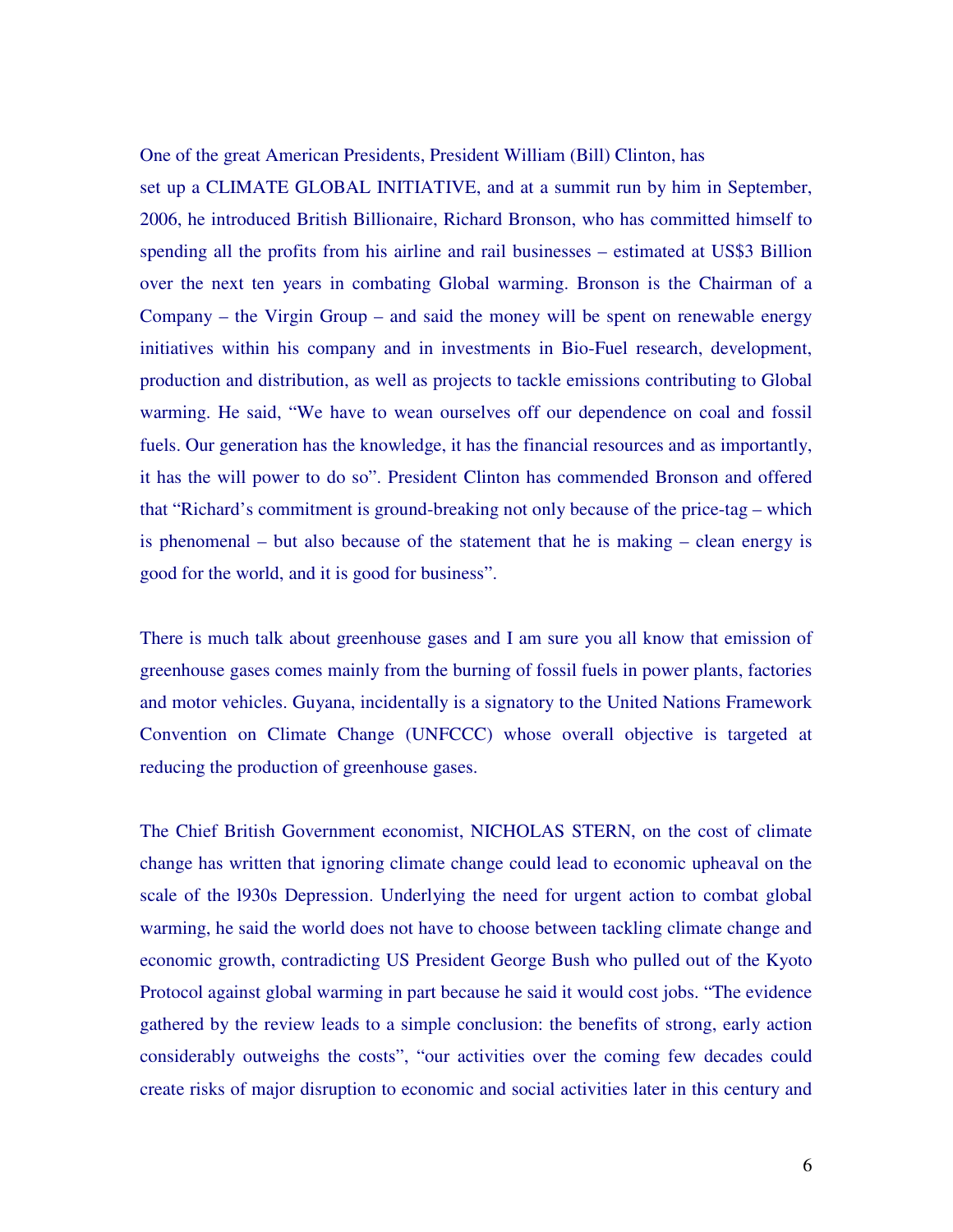in the next, on a scale similar to those associated with the great wars and the economic depression of the first half of the  $20<sup>th</sup>$  century" Stern has written.

**What are the likely consequences of the current trend of global warming?** The average global temperatures will rise by 2-3 degrees centigrade within the next 50 years or so, compared with temperatures in 1750-1850; the earth could warm by several more degrees, with severe consequences that would hit poor countries most; melting glaciers would initially increase flood risks and then reduce water supplies, eventually threatening one-sixth of the world's population, mainly in the Indian sub-continent, parts of China and the South American Andes; declining crop yields, especially in Africa, could leaving hundreds of millions unable to produce or buy enough food; rising sea levels could result in tens of hundreds of millions more people flooded each year. In the Caribbean, even now, we experience unusual sea level movements in Barbados and other island states, and in Guyana.

As an aside, the question of global warming also seems to have some effect on the question of the right to information and free speech. The British journal "NATURE" reported on  $27^{th}$  September 2006 that US officials blocked the release of a statement by government climate scientists that explored possible links between global warming and stronger hurricanes: But a spokesman for the US National Oceanic and Atmospheric Administration (NOAA) dismissed the "Nature" report as an "interesting piece of fiction" and said the statement was not sent out because it was not ready by the start of hurricane season on June 1.

At the heart of the dispute is an exhaustively vetted two- page fact sheet meant to explain how climate changes are related to hurricanes. It has not been officially released but a copy made available includes the words "Draft – not for distribution". NOAA spokesman Jordan St John said some 50 scientists worked to craft a document acceptable to all, ranging from those who maintain human-caused global warming can intensify hurricanes to those who contend any changes in hurricane intensity are due to natural cycles.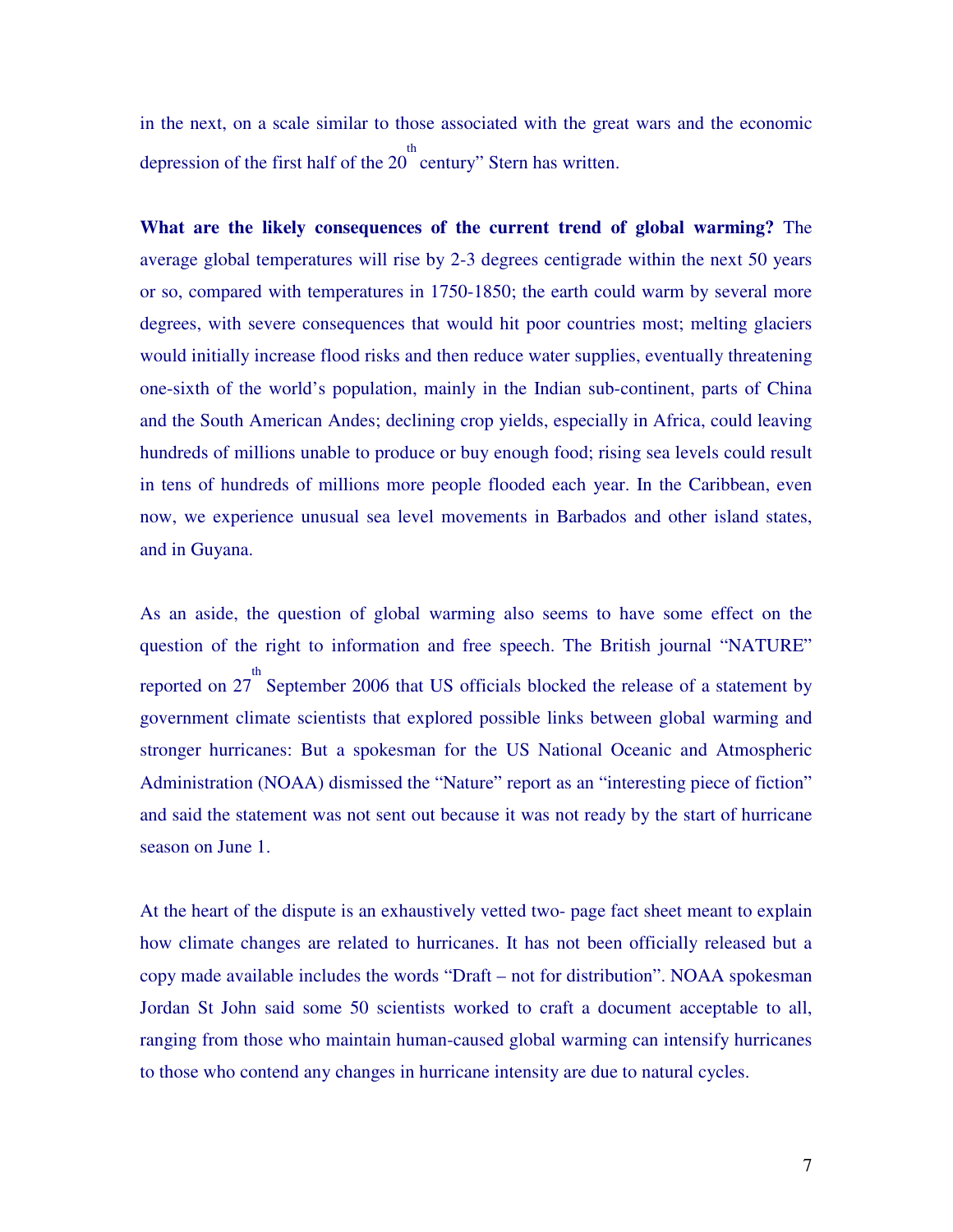While noting a "role for global warming" in the increased sea surface temperatures in the tropical Atlantic and the Gulf of Mexico – prime hurricane-spawning territory where growing storms feed on warm water – the statement also stressed previous periods when the tropical Atlantic was significantly warmer than the global average.

The journal, "Nature", said work on the fact sheet started in February 2006, after NOAA researchers accused political appointees at NOAA of "ignoring…the possibility that global warming could cause hurricanes to be more intense or frequent". The Journal also claimed that scientists at NOAA were concerned that climate scientists who published articles on the connection between climate change and increased hurricane intensity were kept away from the media, while those whose research supported the idea of natural cycles were put forward.

But we have protagonists duel on the inaccessible planes that pit science against nonscience, the voracious oil companies and industry against environmentalists and the developed and industrializing economies against the less prosperous and third world Republics. The warning that danger is at the gates is growing shriller while the insouciance and studied neglect of those opposed to this view deepens. The crux of the matter is not the highbrow argumentation or political opportunism. IT IS A QUESTION OF SURVIVAL.

We are all suffering from the consequences of Global warming, and those who can contribute to the lessening of the suffering of mankind are concerned only with material things and the wealth friends can garner. We seem to have lost sight of the very elementary truth that death comes to us all and makes us all equal when it comes: It is God who created the magnificence of the Universe as most of us believe, yet it is through the minds of man and woman that God speaks and develops the world only if only we open our hearts.

# **GUYANA**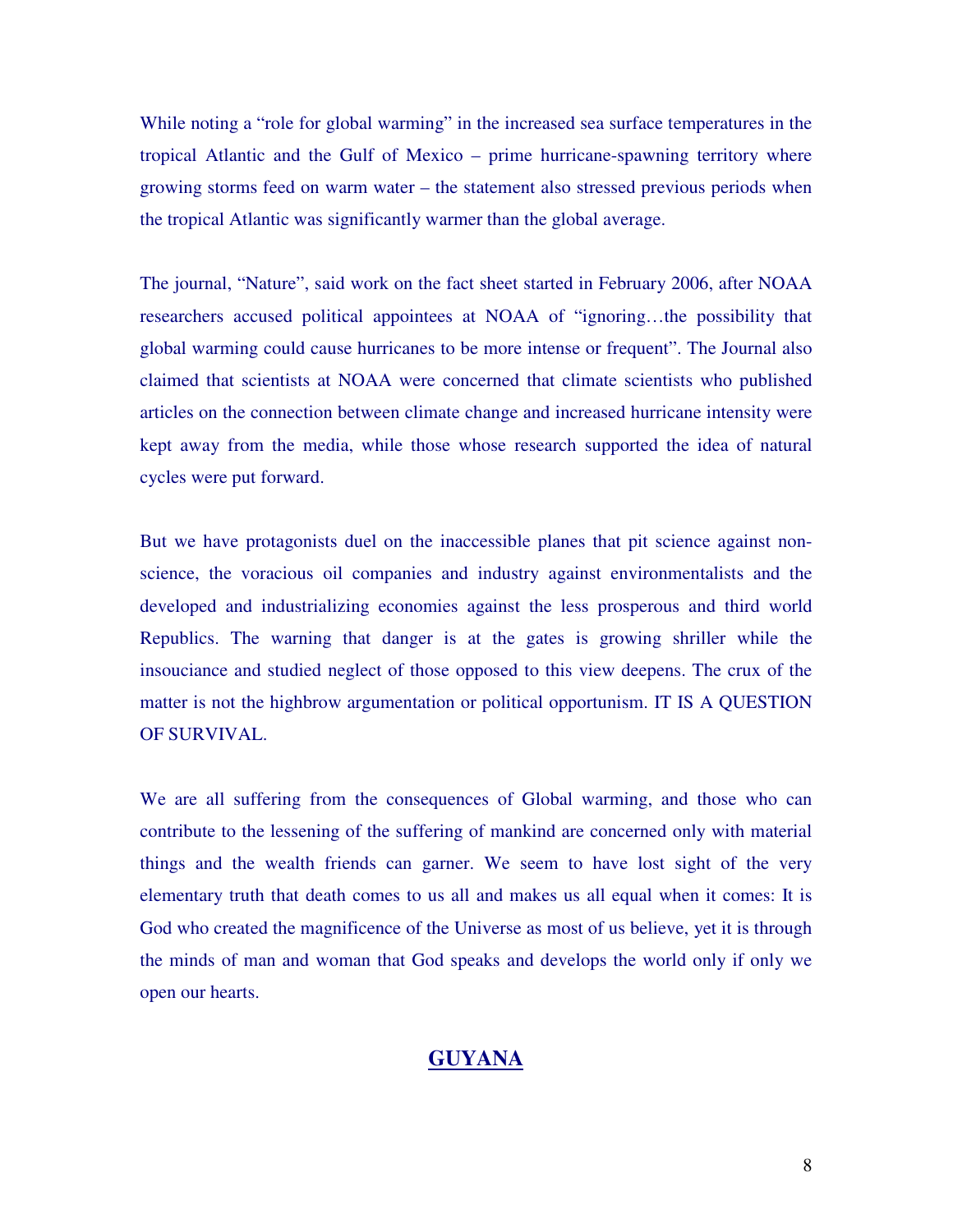Guyana is the only English speaking country on the South American mainland bordered by Suriname, Brazil and Venezuela. It has a population of about 750,000 and its main exports are mainly raw materials including sugar, bauxite and gold.

# *GPL*

Our electricity is supplied mainly by the Guyana Power and Light (GPL) that is a Government owned company. GPL has a customer base of 126,000 and produces about 530 GWh (Giga watt hour) per annum. 60% of this energy is generated by internal combustion engines running on heavy fuel oil (HFO), the remainder is generated by machines running on No.2 diesel.

The Company provides service along a narrow strip of our coastland, where 90% of our population resides. Since its creation in 1999 the GPL franchise area has been extended to include all of Guyana but it continues to operate only in its traditional service area. This state owned electric utility and its predecessor (the Guyana Electricity Corporation) have suffered from a lack of capital investments in generation, transmission and distribution. Historically power generation has been from heavy fuel-fired boilers and diesel-fired internal combustion engines with heavy fuel-fired internal combustion engines replacing the boilers more recently.

# *OIL*

With a total dependence on imported fossil fuel Guyana's economy is very vulnerable to fuel price increases forcing it to look aggressively for solutions on multiple fronts. It is imperative to note, that the fluctuating fuel prices have had a profound effect on Guyana's economic, financial and social development. It is further important to note that in 2005, Guyana spent approximately 38% of its gross domestic product (GDP) on fuel and lubricants.<sup>3</sup> By comparison the fuel bill in 1999 was  $16\%$  of the GDP.<sup>4</sup> We are

 3 Guyana's Renewable Energy Policy , Guyana Energy Agency, March 2007.p.2.

<sup>4</sup> Ibid.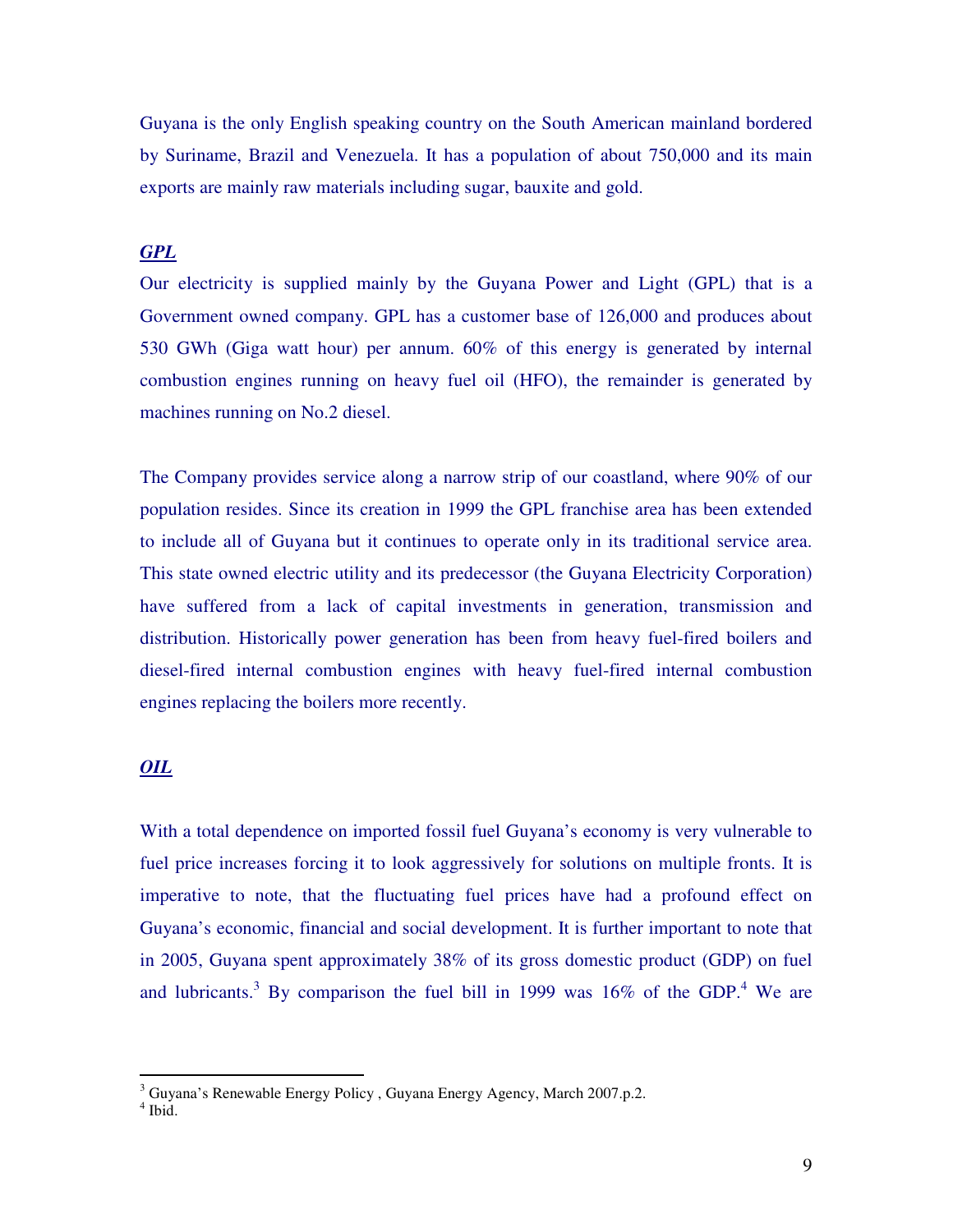positive that Guyana has oil reserves in commercial quantities though finding it has been elusive to date.

#### *Hydropower*

While we continue to vigorously pursue prospecting for oil we have finally found a partner to commence the development of our vast hydropower resources. It has been our aspiration since the 1960's to develop one of our numerous hydropower sites but for a number of reasons our aspirations were never realized. This is a project that is seen as commercially viable and one that promotes sustainable development taking into consideration the social, economic and environmental components.<sup>5</sup> It is evident that should this materialize, it will represent a major economic development and economic opportunity for Guyana, both as a primary source of power for domestic consumption and as the hub around which the development of the country's economic potential may be directed.<sup>6</sup> The most advanced project in this regard, is expected to generate 103 MW. The feasibility study for this project shows that energy may be delivered to a particular area (Sophia) at US 7.2 cents per kWh. It 15 years it is projected to be lowered to US3-4 cents per kWh.<sup>7</sup>

In the seventies and early eighties we expended significant resources into the development of a 750MW hydropower project but this was not completed and the heavy industries we contemplated to attract from this development therefore never materialized. We have signed a Memorandum of understanding (MOU) for the construction of a 100 MW hydro plant.

The development of this hydro power plant, the expected commissioning of a 30MW cogeneration facility by our State owned Sugar Company (fueled by bagasse) and an IPPdeveloped 12MW wind farm are expected to adequately meet our country's electricity needs in the medium term. Regrettably, they are yet to come on stream

<sup>&</sup>lt;sup>5</sup> Guyana's Renewable Energy Policy. Supra, p.3.<br><sup>6</sup> Ibid. p.4.

<sup>7</sup> Ibid.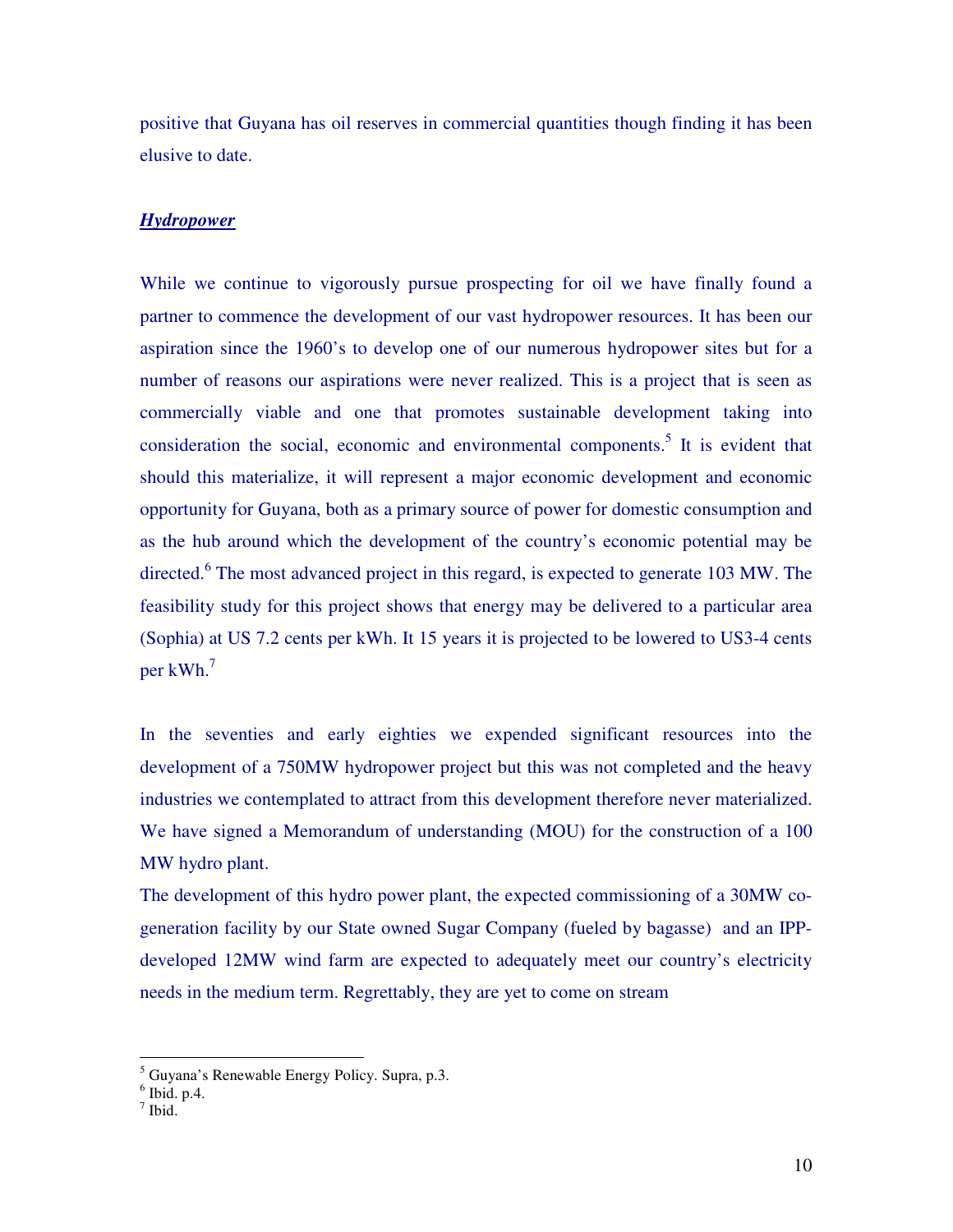#### *Skeldon Sugar Modernization Project*.

The Skeldon cogeneration plant which is part of the modernization project using bagasse as fuel alternative, is expected to sell about 70 GWh per year to the national grid and will account for 14 % of generation. The cogeneration plant is expected to supply some 10 MW to consumers in the area.

There are three generating sets which have the capacity to produce 20 megawatts of electricity. The generating sets are to be used when bagasse is not available to power the turbines. At the end of last year (2008), thirty seven thousand seven hundred and fifty eight (37,758) megawatts were exported to the National grid from the turbines and generators.

#### *Wind Power*

It has been found by studies conducted on Guyana's wind resources along the northern coast is favorable for the development of wind farms. As known, isolated wind mills are used as stand-alone systems or as hybrid systems. <sup>8</sup>

#### *Ethanol*

 $\overline{a}$ 

With the rise of fuel prices, alternative transport fuels become more competitive and ethanol is gaining momentum as a viable alternative to gasoline. It is understood that the Government of Guyana has signed a MOU with a private developer with the objective of establishing an ethanol production facility in Guyana using sweet potato as the feedstock. This facility is expected to produce about 150 million liters of ethanol annually and use 400,000 tons of sweet potatoes.

Its important to note that Brazil has been able to produce ethanol at a cost of US\$39.74 per bbl, while an estimate based in Guyana's current cost of sugar cane production is US\$57.24 per bbl. Obviously this cost can be reduced if the ethanol facility is annexed to

<sup>8</sup> Guyana's renewable Energy Agency. Supra, p.5.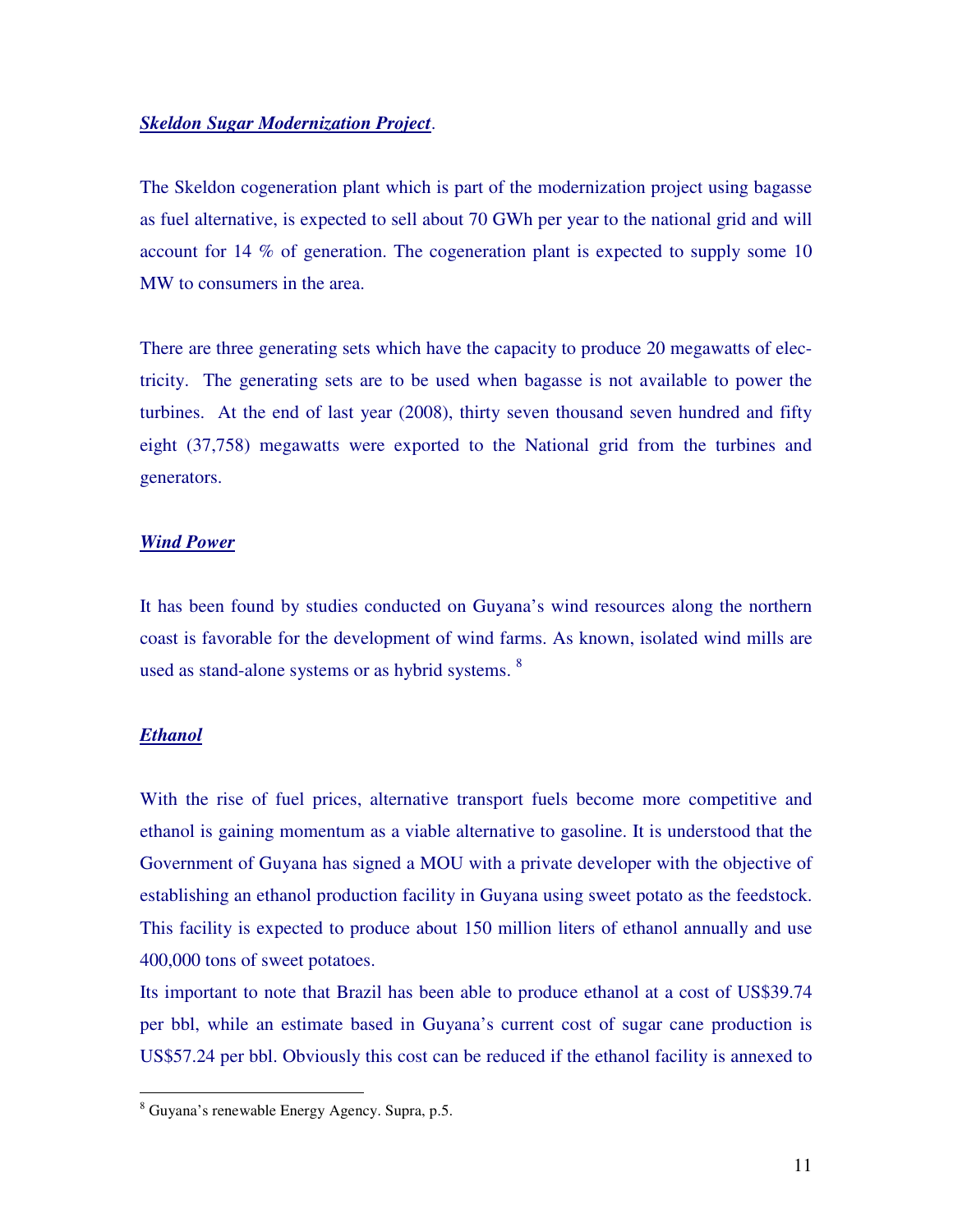an existing sugar factory. <sup>9</sup> As the price for gasoline increases, ethanol becomes more competitive as a gasoline extender and octane improver – and this seems to be a viable option for Guyana.

## *Biodiesel*

The Guyana Institute of Sciences and Technology (IAST), in collaboration with the National Edible Oil Company, the National Agricultural Research Institute and the National Industrial and Commercial Investments Ltd have been working on biodiesel alternatives. For instance it has set up a laboratory specifically to research the production of biodiesel and has successfully produced biodiesel from coconuts.

There is a planned expansion of this project in the North West District of the country where there is easy access to oil palm, and there is an active plan to develop some 2000 hectacres per year for the next 5 years to increase production. This pilot project was initiated to meet the existing demand for diesel in the region and its general thrust was to replace about 3 to 5 percentum of the local demand for the fuel. The factory has a capacity to produce between 150 to 200 barrels of fuel per month and it is the first to produce fuel from palm oil here. It has provided jobs for about 90 persons and has benefitted close to 150 families.

# *Reducing Power Demand*

While we have concrete plans to meet our short to medium term power requirements from renewable energy sources we recognize the importance of demand side management. A major project to replace incandescent bulbs with compact fluorescent lamps has already had a positive impact on reducing power demand. We have a peak reduction of 2MW from 76MW.

 $\overline{a}$ 

<sup>&</sup>lt;sup>9</sup> Guyana Renewable Energy Policy. Supra, p.9.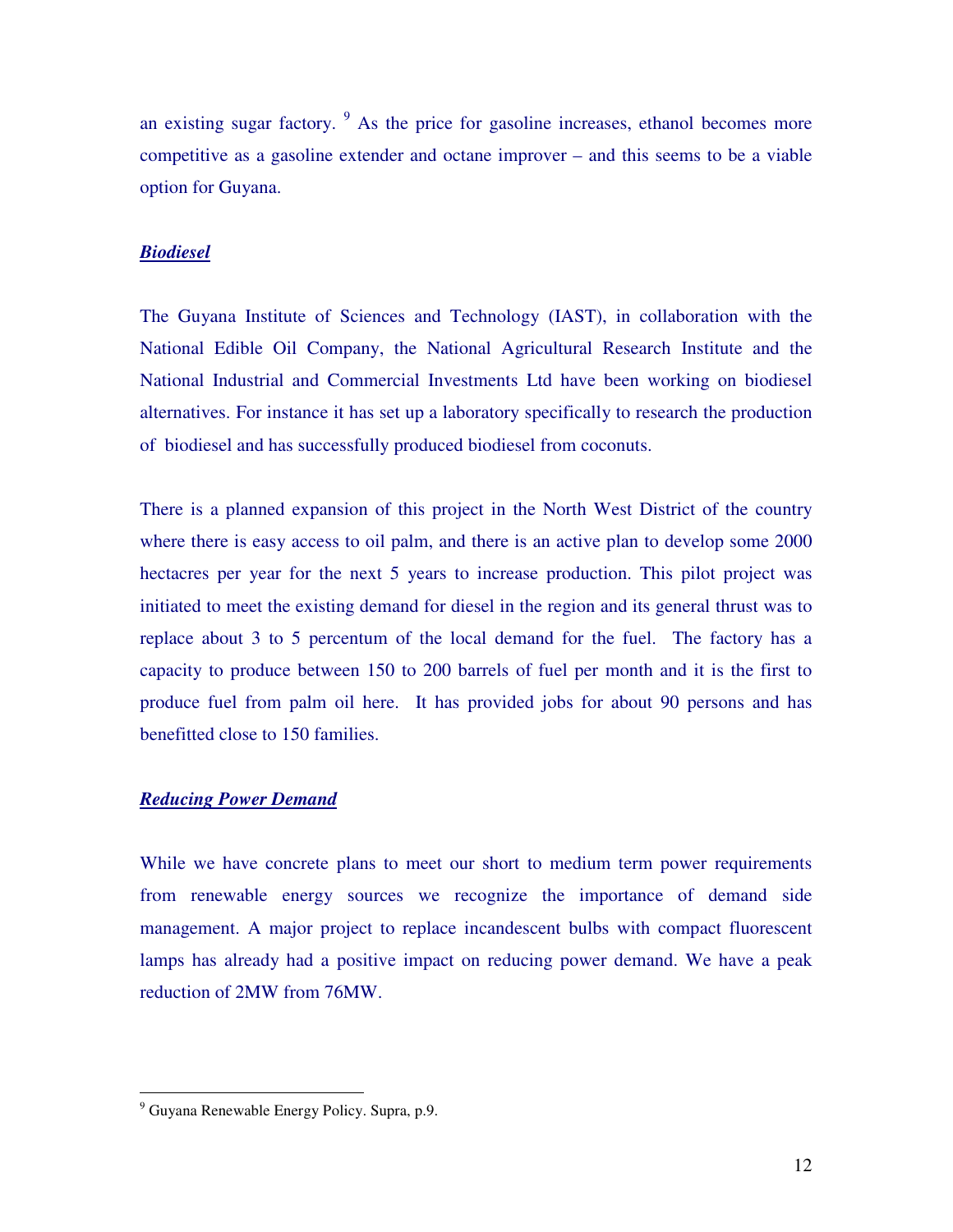We expect to expand our demand side initiatives to include energy efficient appliances and the management of our daily routines to reduce energy consumption.

We also have ingesters fuelled by cow-manure which produce methane gas. This gas is used for cooking and lighting purposes. The gas when generated by the ingesters is channeled by hoses into stoves and lamps used for domestic purposes.

#### *Brazil Energy*

While Guyana is fortunate to have more than 6,000MW of hydro potential and significant wind energy potential we are cognizant of the limited options available to our Caribbean neighbors. Another prospective hydropower development in Guyana is premised on the export of power to Brazil.

# **Guyana's Hinterland Regions.**

As I mentioned before 90% of Guyana's population resides on a narrow coastal belt that is less than 1000 Km<sup>2</sup>. The remaining 213,000 Km<sup>2</sup> of Guyana's territory is home to dozens of small communities where our indigenous citizens reside. Most of these communities live in poverty and a supply of electricity would allow them to develop cottage industries and process a range of raw materials, fruits and vegetables, market their craft internationally via the internet, i.e. be given an opportunity to lift themselves out of poverty.

These communities are hundreds of kilometers away from the coastal networks and dozens of kilometers from each other. With demand being generally in the tens of kilowatt, localized generation for each community is unavoidable. The cost to run cables from the main generating stations to the interior locations will be astronomical and prohibitive. A survey has been completed and the unique renewable energy capability of each community has been established. Pico hydro, i.e. Mini Hydros, PV systems, i.e.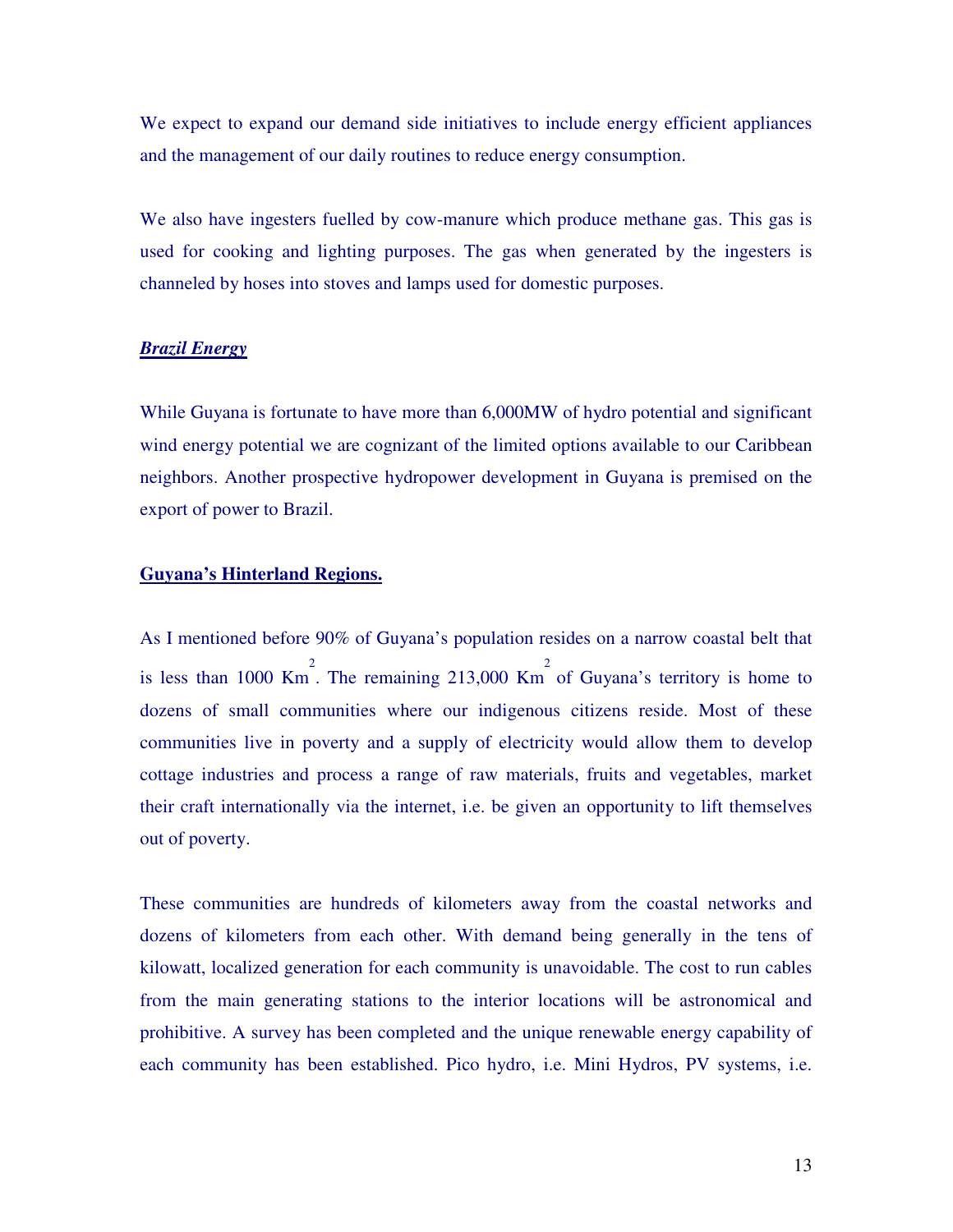Photo Voltaic or Solar, and wind turbines have been identified to serve most of the communities with back-up diesel generators in some cases.

The Government of Guyana, ever conscious of the needs of our indigenous population has recently installed solar panels and residents are now enjoying living conditions akin to those of their compatriots in other areas along the coast.

Indeed, our **Public Utilities Commission** has encouraged and approved the Guyana Telephone and Telegraph Company (GT&T) establishing and extending its telephone service to the interior and remote areas of the country, powering it by means of the PV system. Solar panels have been set up in several areas, the care and protection of which have been entrusted to the heads of the various communities. The Government of India has, in terms of an agreement with the Government of Guyana, installed traffic lights using the photo voltaic technology.

# *Financing & Incentives*

Financing is a major constraint in developing energy supply systems mainly because such systems usually require large capital investments. The general strategy should be – through fiscal incentives to encourage investment in the energy sector.<sup>10</sup> One way of doing this may be through the introduction of a tax regime which works as incentive for these alternatives. For instance legislation may provide for import duty concessions for all renewable energy equipment, systems and construction materials for renewable energy projects.

#### **Electricity stealing and prepaid metering**.

One of the principal inhibiting factors for a Company to show profit or to break even are instances of stealing of electricity by certain categories of consumers. This category is classified as **NON-TECHNICAL LOSSES.** Some employees/technicians of the utility companies are themselves corrupt, and for gifts of filthy lucre from those who can afford,

 $\overline{a}$ 

<sup>&</sup>lt;sup>10</sup> Guyana Renewable Energy Policy. Supra, p.8.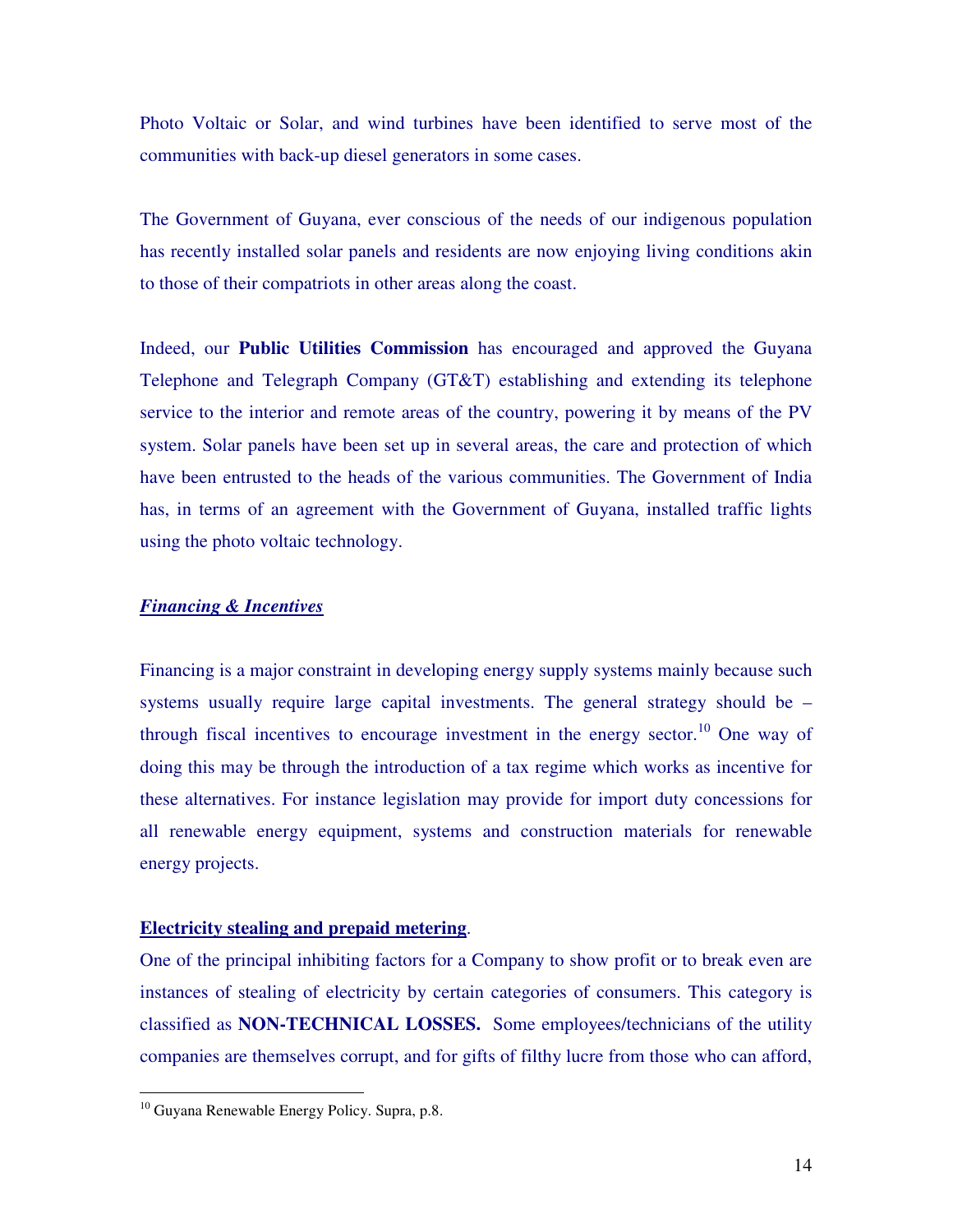are compromised. They have knowledge of the system and tamper with and manipulate the meters to under-record the consumption. The white collar employees sit in the offices and manipulate the consumer data base and erase names from the system. On the other hand there are consumers themselves who do their own thing. They access the electrical wires from the poles and connect to their system. These wires are invariably run in mini ditches and then across trenches and drains to their residences. Many have been electrocuted but that is no deterrent to others since they believe in the "freeness".

In certain areas where there are widespread co-operatives which have made stealing an art, the utility companies have removed the meters from the premises and mount them at heights of about  $15 - 20$  feet on poles along the parapets adjacent to the homes.

But then, all losses ought not to be blamed on the consumers. There are quite a few cases where meters themselves have been found to be defective, recording slowly and understating the true consumption. These meters need to be replaced but many utility companies plead lack of adequate funds for such an exercise. They should gird their loins and bite the bullet. When these meters are replaced the inevitable increased revenue will compensate for the investment in the meters.

## **Prepaid Metering**

Generally Prepaid metering is the payment by consumers for electricity (or gas/water) prior to consumption and this credit lasts until it is fully utilized or expires.

A number of countries have adopted the prepaid meter system. South Africa has a large number of installed meters and the United Kingdom for instance currently has in excess of 3.5 million prepaid metered subscribers. Other countries such as Canada, Sudan, Madagascar, New Zealand and Argentina have similarly followed suit.

Prepaid meters operate via the use of a '**smart card system'**, which allows consumers to purchase a reusable energy debit card for the amount of KWH required. Each card, unique to the consumer, is keyed to the consumer's individual meter and account number,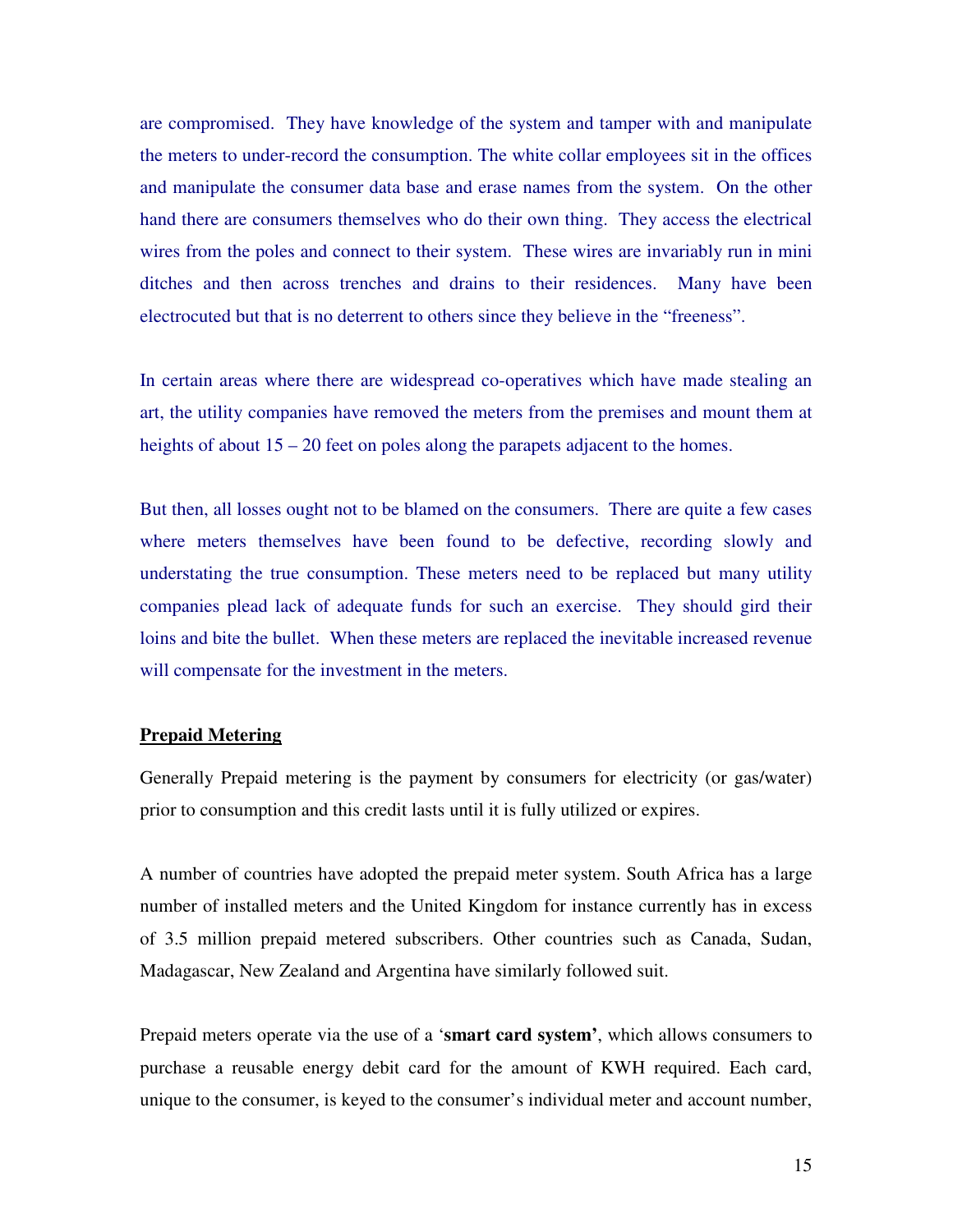which in turn prevents the use of the card by any other meter/consumer. The card may subsequently be reset with further credit. It is virtually tamper-proof.

The advantage of this meter –if it is to be used for avoiding meter theft, is that the meter is completely sealed and the card is used to capture all transactions and consumption information. This information is relayed to the utility, which can have access to the consumer's usage information and may be a good gauge with respect to load forecasting. It is important to note that the software can be written to detect and to act as a prompt in detecting non-purchase of credit for prolonged periods.

Of interest, the utility may opt to allow some form of emergency energy, should the credit be utilized completely before recharging the cards. This allows for the deduction to be taken on the next usage and it allows the consumer to better manage and monitor his consumption.

There are a number of advantages of the system. For instance it invariably eliminates the cost of meter readings as well as charges pertaining to wrongful disconnections/reconnections, and an inefficient billing system. At the same time it gives the utility advance cash flow.

Pre-paid metering should not be viewed as an inconvenience or an unjust system imposed by the utility company. Indeed, it is, and should be viewed as a means of putting control of the use of electricity in the hands of the respective consumers. This control allows the consumers the privilege to make informed decisions and choice as it relates to electricity consumption.

The prepaid system is also geared to take into consideration the default of consumers who may neglect to update the card in time. The meters are equipped with an emergency energy facility to allow consumers whose units are depleted a fixed credit limit deductible when they factor in their next credit.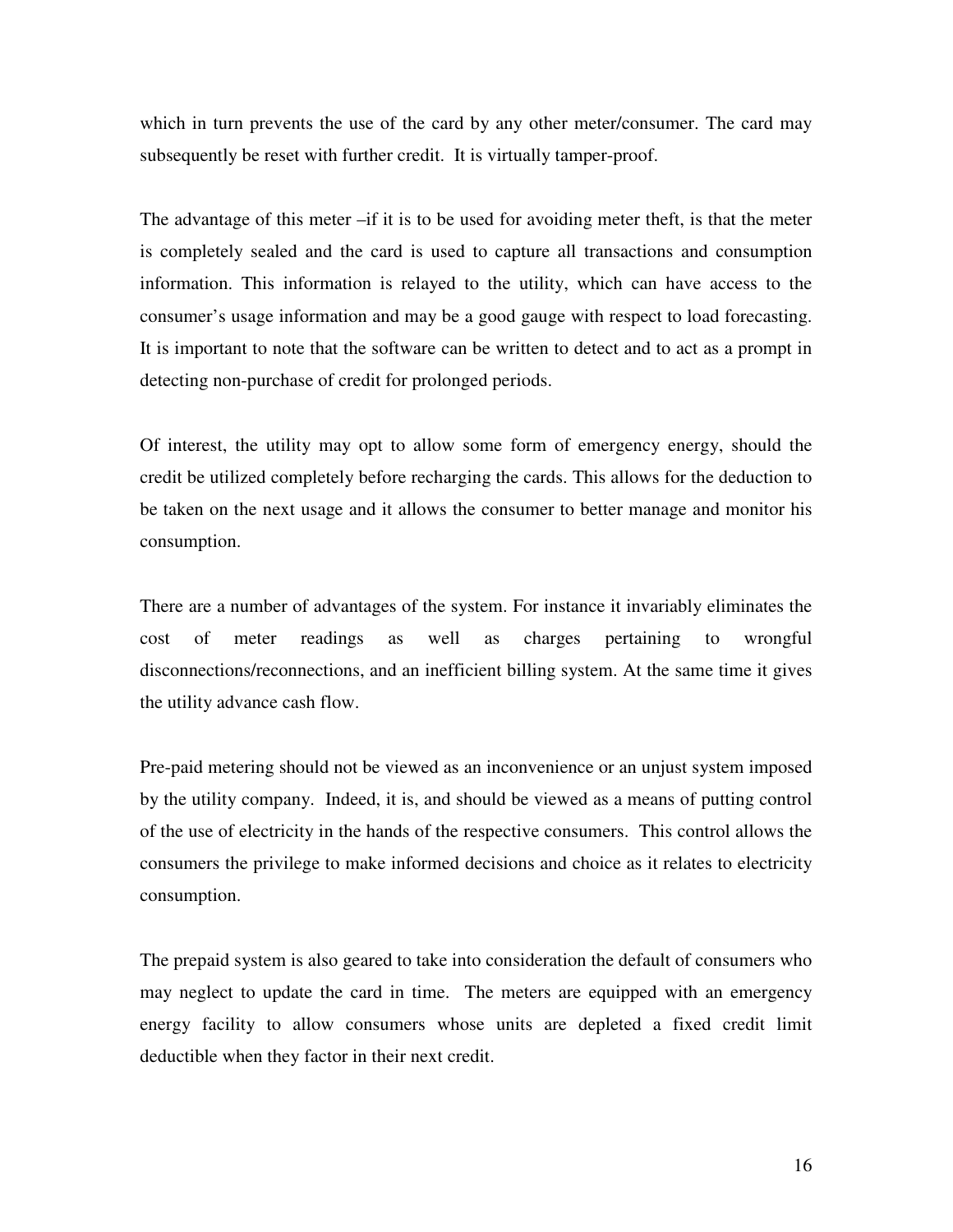**In sum, therefore**, prepaid metering eliminates the costs relating to meter reading since none are required:

- (b) administrative charges associated with disconnection and reconnection cease:
- (c) payments are in advance so cash flow is improved.
- (d) no need for billing system, and the discrepancies associated with it are eliminated.
- (e) eliminates bad debts.
- (f) billing delays are eliminated.
- (g) allow consumers to save money through better energy management.

The consumer and the utility will be both winners.

#### **Energy Deliverability**

As our plans for adequate power generating capacity, based on renewable resources progress, we are acutely aware of the limitations in our networks to deliver this power efficiently to our load centers. In the absence of capital to build a national grid, Guyana had reverted to establishing small generating facilities around its franchise area from 0.325MW to 22MW. Most of these small generating facilities operate inefficiently on expensive No.2 diesel.

With the development of the renewable power sources, particularly the hydro, it is imperative that the national grid be completed. In fact half of the actual construction cost for the hydropower development is for a 230KV-300Km- transmission line to deliver the power to a central distribution point. From this point we need to have the capability to allow for the efficient movement of bulk power across all our load centers. It is projected not only the transmissions lines will be built but also a number of new substations to deliver power to existing load centers and over 50,000 new consumers stand to benefit from an Unserved Areas Electrification Programme (UAEP).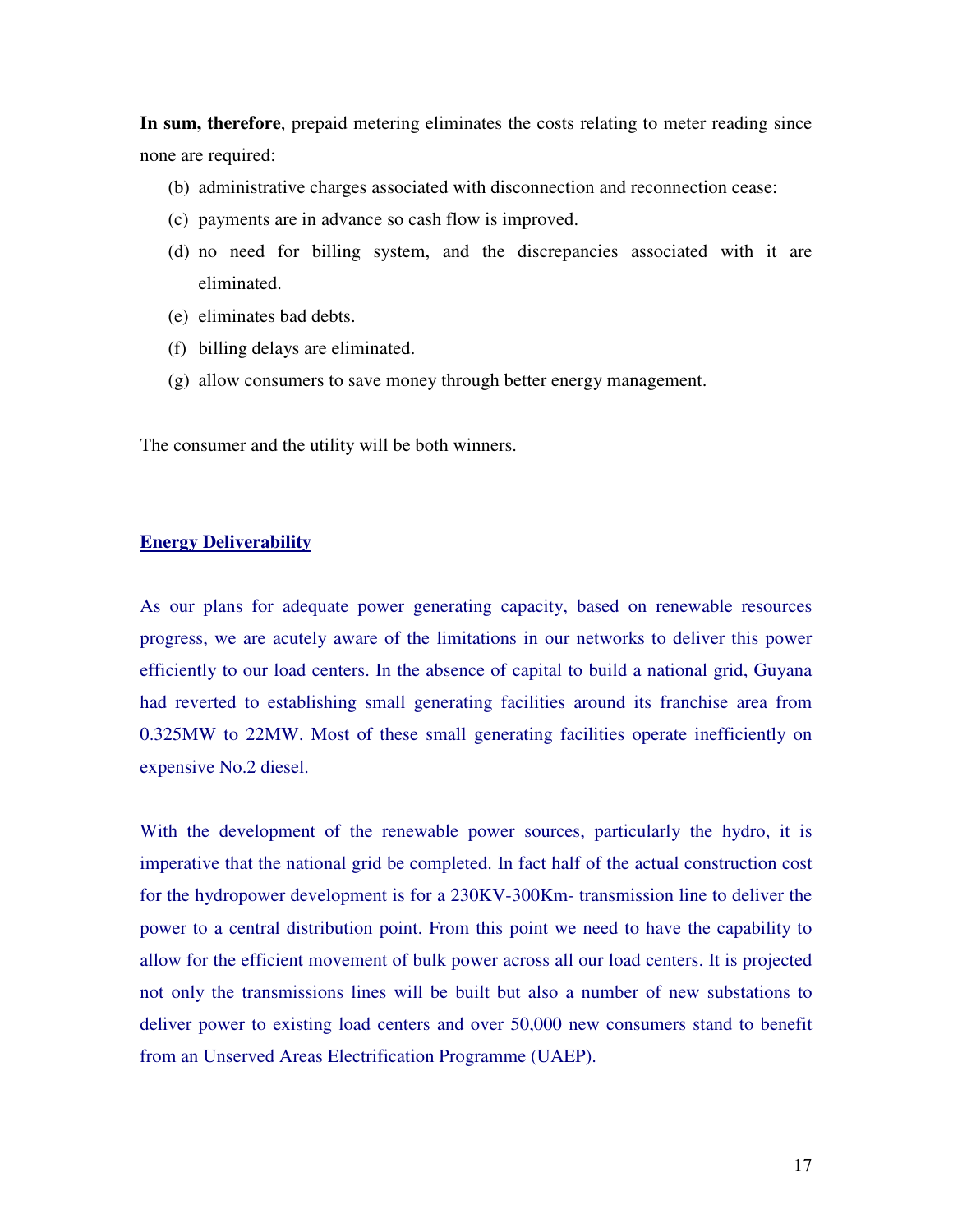The UAEP is one of the pillars of Guyana's poverty reduction strategy as the expectation is that with access to electricity, communities would be able to engage in economic activity to increase their income. Funding for the UAEP provides for only the distribution networks and the State electric utility is required to provide the financing for generation and transmission.

The lack of capital to upgrade the distribution networks and the growth in demand over decades have combined to result in a high level of technical losses in these networks. Technical and commercial losses at the moment are about 36.5% of production. This further burdens our limited generating capacity and creates distribution bottlenecks. Millions of dollars are paid annually to consumers for damaged appliances due to voltage related problems.

GPL estimates that an investment of about US\$80M over five years is required to develop an efficient network to deliver power reliably to all its consumers. With an annual turnover of US\$90M, a tariff already beyond the means of thousands of ordinary citizens, total dependence on imported fossil fuels, a high level of losses (both technical and non-technical) and a mandate to extend its service to another 50,000 households, GPL faces an enormous challenge to deliver power, reliably, efficiently and at a sustainable, affordable price.

Our country, Guyana, does not produce fossil fuels, and as such the attraction of a renewable energy supply is very attractive since it would reduce the cost by millions of dollars per year of foreign currency, which we spend to purchase oil.

Without any attempt to be overly ambitious, I believe that Guyana's path to selfsufficiency in its production of energy sources has already been charted by Nature – by the Sun. The uncapped energy available for at least 270 days per year can be collected and stored as photovoltaic energy. The desirable geographical location of Guyana, subequatorial and away from the uncertainties of change in weather patterns which may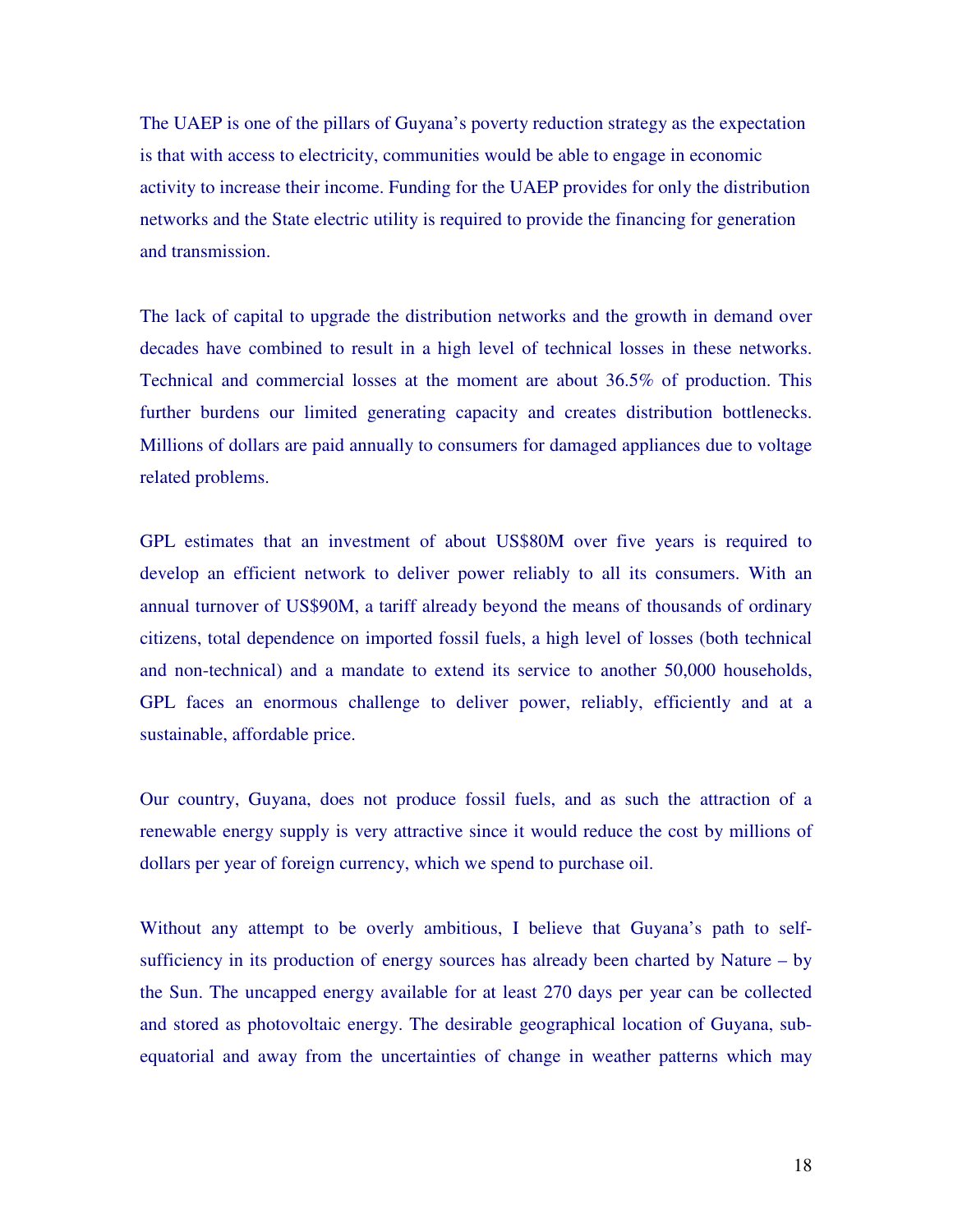cause vast change in energy demands, offers an excellent opportunity of sustainable development and predictability.

Guyana is a prime candidate for the introduction of sun-generated energy, both in an economic and technical basis. A population of approximately 750,000 residents with about 200,000 homes with a present demand of about 76MW energy can be adequately serviced by the Sun. It can also be used in areas where the cost of extending the electricity grid outweighs the benefit. These systems are particularly useful in Guyana interior/remote areas. With the introduction of photo-voltaic/solar technology to residential areas, we would be offered the opportunity to re-deploy some assets, at present used to purchase fuel, into the development of, say, social services. The State benefits from the savings of foreign currency and the citizens enjoy a better standard of life. The use of solar energy shall allow for the decentralization of energy generation. Such a protocol will reduce seepage and loss in transmission of the product thereby lowering the unit cost of distribution since the distribution area will be limited.

 The initial outlay to set up a solar system may be out of reach for the ordinary citizens. The cost of the panels, batteries and other paraphernalia would be extravagant, and that is a factor which must be taken into account in the determination of the use of any photovoltaic system. However, when the hydro project comes on stream the country stands to benefit generally, and more particularly, consumers will be afforded a more reliable service at a much more reasonable cost. We are looking, with anticipation, to that day.

Finally, while currently the world is experiencing an apparently stable and more affordable oil price, it is important that we do not be mislead by a false sense of security. In the recent past oil prices have been fluctuating to the detriment of economies worldwide; and we shall not allow ourselves to be victims of exogenous influences when we consider the conflicts in the Middle and Far East that can lead eventually to conflagration. This, in turn, can disrupt the social order and world-wide economies which can inevitably lead to spiraling oil prices.